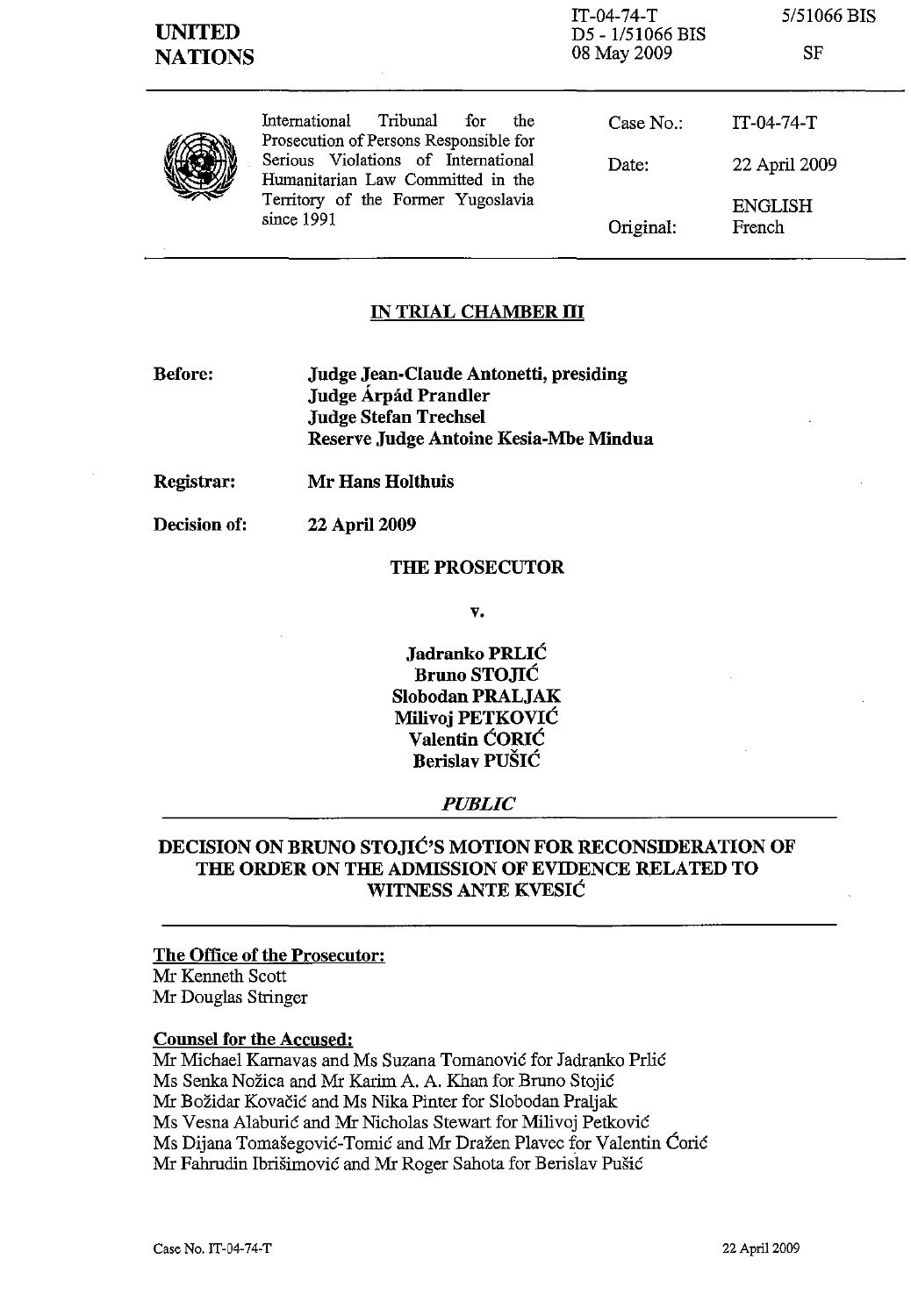**TRIAL CHAMBER ill** ("Chamber") of the International Tribunal for the Prosecution of Persons Responsible for Serious Violations of International Humanitarian Law Committed in the Territory of the Former Yugoslavia since 1991 ("Tribunal"),

**SEIZED** of Bruno Stojić's Motion for Reconsideration, in part, of the Order on the Admission of Evidence related to witness Ante Kvesic, submitted on 12 March 2009 ("Motion") and filed publicly on 27 March 2009 by Counsel for the Accused Stojic ("Stojic Defence"), in which the Stojic Defence requests the Trial Chamber to reconsider its decision to deny the filing of Exhibits 2D 02019 and P 03355, $<sup>1</sup>$ </sup>

**NOTING** the Corrigendum to Bruno Stojic's Motion for Reconsideration, in part, of the Order on the Admission of Evidence related to witness Ante Kvesic, dated 12 March 2009 ("Corrigendum"), publicly filed on 27 March 2009 by the Stojic Defence,

**NOTING** the Order on the Admission of Evidence related to witness Ante Kvesic filed publicly on 12 March 2009 ("Order of 12 March 2009") by which the Trial Chamber denied the admission of, firstly, Exhibit 2D 02019, as the exhibit was not included in the list of exhibits filed on 31 March by the Stojic Defence ("65 ter List") pursuant to Rule 65 ter of the Rules of Procedure and Evidence ("Rules"), and, secondly, Exhibit P 03355, as the Stojic Defence had not specified the page numbers of the document it was tendering for admission,<sup>2</sup>

**CONSIDERING** that the Office of the Prosecutor ("the Prosecution") and the other Defence teams have not filed a response to the Motion,

**CONSIDERING** that in support of the Motion, the Stojic Defence firstly acknowledges that Exhibit 2D 02019 was not on the 65 ter List, but submits that its contents were in fact listed because the said Exhibit is an excerpt taken from Exhibit 2D 00923 that was included in the Stojic Defence's  $65$  ter list,<sup>3</sup>

<sup>&</sup>lt;sup>1</sup> Motion, para. 1.

<sup>&</sup>lt;sup>2</sup> Order of 12 March 2009. The Trial Chamber dismisses as moot the request for admission of Exhibit P 03355, with reference to page 11 of the BCS version and page 20 of the English version, as these two pages had previously been admitted under the Order on the Admission of Evidence related to witness Stipo Buljan, publicly filed on 10 March 2009.

 $3$  Motion, paras. 4 and 5.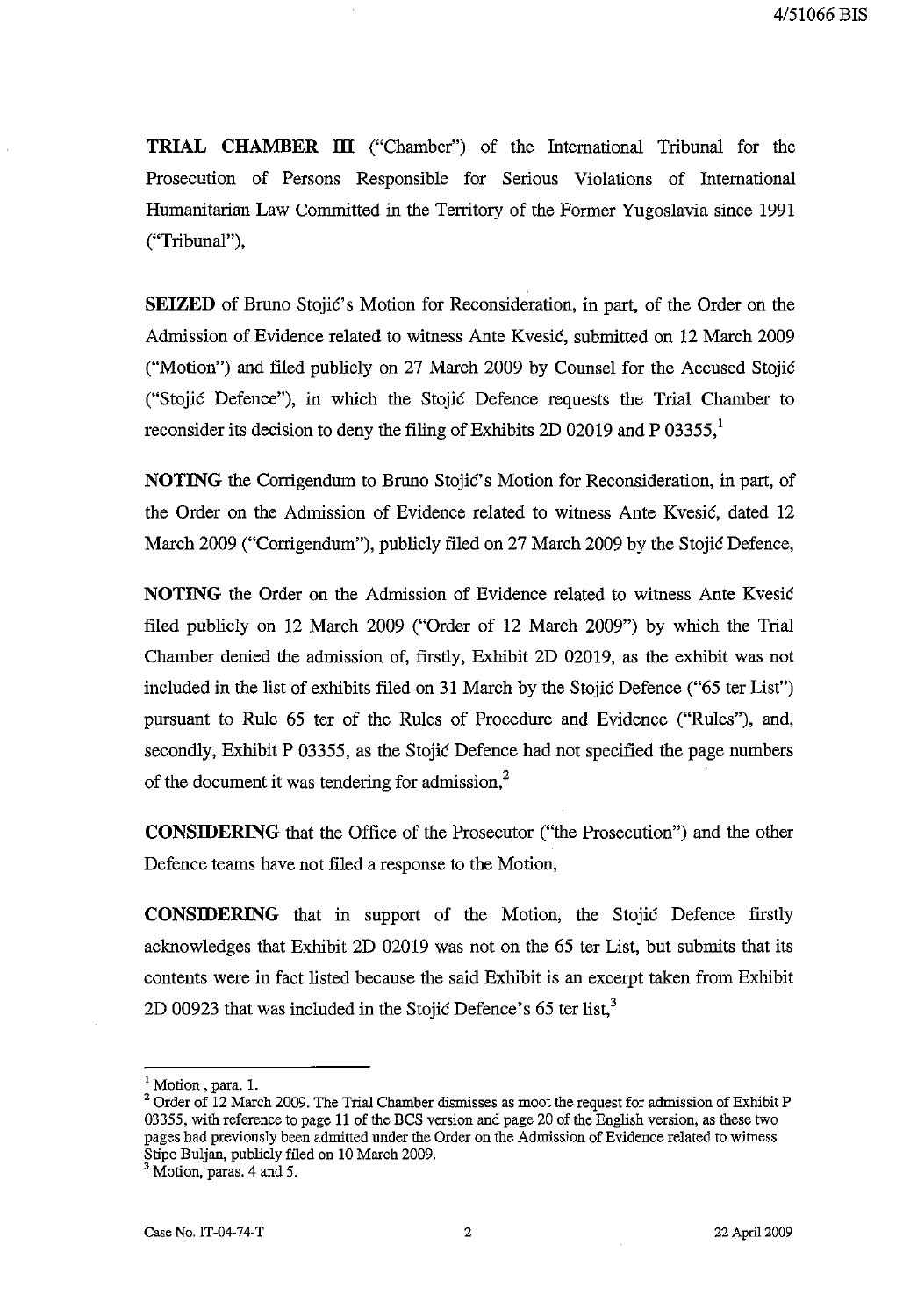**CONSIDERING** that the Stojic Defence further alleges that the error attributed to its team did not prejudice the other Parties in that the Parties and the Chamber had been aware of the contents of the said Exhibit since the date of filing of the 65 ter List, notably 31 March 2009, and that neither the Prosecution nor the other Defence teams raised any objection with respect to the request for admission of Exhibit 2D 02019 filed by the Stojic Defence, $4$ 

**CONSIDERING** that by way of its Motion the Stojic Defence further acknowledges that it neglected to specify the page numbers it was seeking to admit with respect to Exhibit P 03355 and that it corrects this omission in the Motion, specifying its request for admission of pages 26, 27, 36 and 37 of the BCS version and pages 23, 24, 35 and 36 of the English version of the Exhibit, $5$ 

**CONSIDERING** that a Trial Chamber has the inherent power to reconsider its own decisions and that it may grant a motion for reconsideration if the requesting party demonstrates to the Chamber the existence of a clear error of reasoning in the impugned decision or particular circumstances, being either new facts or arguments,<sup>6</sup> which justify its reconsideration in order to avoid injustice, $<sup>7</sup>$ </sup>

**CONSIDERING** that the Chamber recalls the Decision Regarding Requests filed by the Parties for Reconsideration of Decisions by the Chamber, rendered publicly on 26 March 2009 ("Decision of 26 March 2009"), in which, in order to ensure the orderly progress of trial, it defines the context applicable to motions for reconsideration. The Chamber emphasizes, however, that the Decision is not applicable to decisions rendered prior to its publication, notably the Decision referred to in the Motion,

<sup>&</sup>lt;sup>4</sup> Motion, paras. 4-6.

<sup>5</sup> Motion, para. 9.

<sup>&</sup>lt;sup>6</sup> Prosecutor v. Stanislav Galić, case no. IT-98-29-A, Decision on Defence Motion for Reconsideration of 16 July 2004, pp. 3 and 4 and quoting *Prosecutor v. Laurent Semanza,* case no. ICTR-97-20-T, Trial Chamber III, Decision on Defence Motion to Reconsider Denying Leave to Call Rejoinder Witnesses, 9 May 2002, para.8.

<sup>7</sup>*Prosecutor v. Stanislav Galic,* case no. IT-98-29-A, Decision on Defence Motion for Reconsideration of 16 July 2004, pp. 3 and 4 and quoting *Prosecutor v. Zdravko Mucic et al.,* case no. IT-96-21Abis, Judgement on Sentence Appeal, 8 April 2003, para.49; *Prosecutor v. Popovic et al.* case no. IT-05-88- T, Decision on Defence Motion for Certification to Appeal Decisiou Admitting Written Evidence pursuant to Rule 92 *bis,* 19 October 2006, p.4.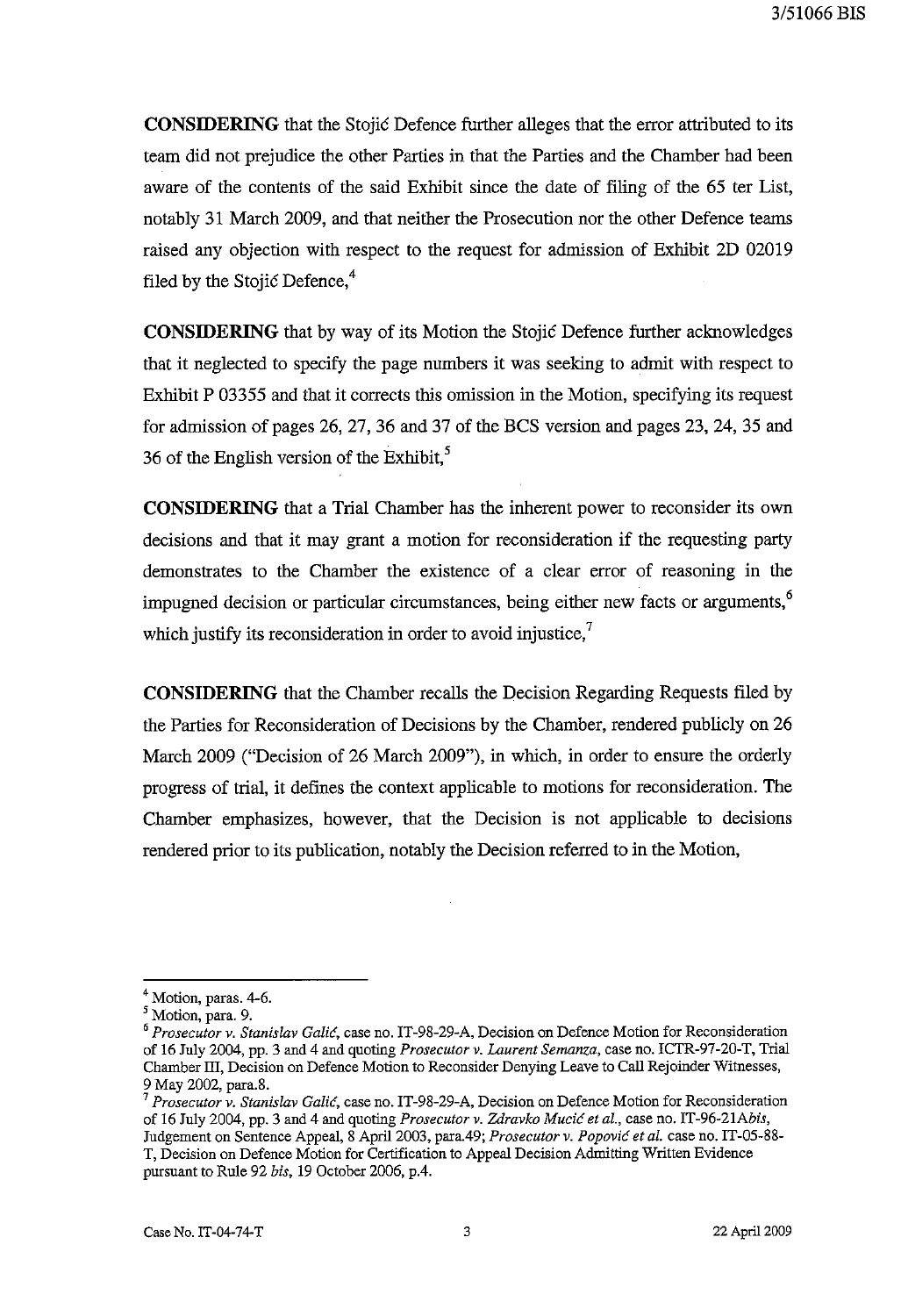**CONSIDERING** that, according to the Chamber's guidelines for the presentation of defence evidence,<sup>8</sup> the parties must specify the *ecourt* pages of the documents presented to the witness in court which it is seeking to tender and may not request the admission in full of excessively voluminous documents, with the exception of laws and decrees,

**CONSIDERING** that, having analysed Exhibit P 03355 in the light of the clarification provided in the Motion by the Stojic Defence, the Chamber deems that the Exhibit now meets the criteria for admission set out in the Decision of 24 April  $2008$ ;<sup>9</sup> that it is appropriate to reconsider, on an exceptional basis, the denial of Exhibit P 03355 and the admission, in the interests of justice, of pages of 26, 27, 36 and 37 of the BCS version, and pages 23, 24, 35 and 36 of the English version of the Exhibit on the *ecourt* system,

**CONSIDERING** that the Chamber further recalls that paragraph 26 of the Decision of 24 April stipulates that the requesting party may only request the admission of exhibits on the  $65$  ter List,  $^{10}$ 

**CONSIDERING** that the Chamber takes note of the explanations provided by the Stojic Defence with regard to Exhibit 2D 02019 in support of its Motion; that it notes, however, that the Stojic Defence did not request the Exhibit to be added to the 65 ter List either during the hearing on 25 February 2009 nor in its Motion, and finds, therefore, that there is no basis, in this instance, to reconsider the denial of Exhibit 2D 02019 and that it is therefore appropriate to deny the Motion with reference to this Exhibit,

## **FOR THE FOREGOING REASONS,** the Chamber

**PURSUANT TO** Rules 54 and 89 of the Rules,

**HEREBY PARTIALLY GRANTS** the Motion,

<sup>&</sup>lt;sup>8</sup> Decision Adopting Guidelines for the Presentation of Defence Evidence, 24 April 2008 ("Decision of 24 April 2008"), para. 30.

<sup>&</sup>lt;sup>9</sup> Decision of 24 April 2008, Guideline 8, para. 30.

<sup>&</sup>lt;sup>10</sup> Decision of 24 April 2008, Guideline 8, para. 26.